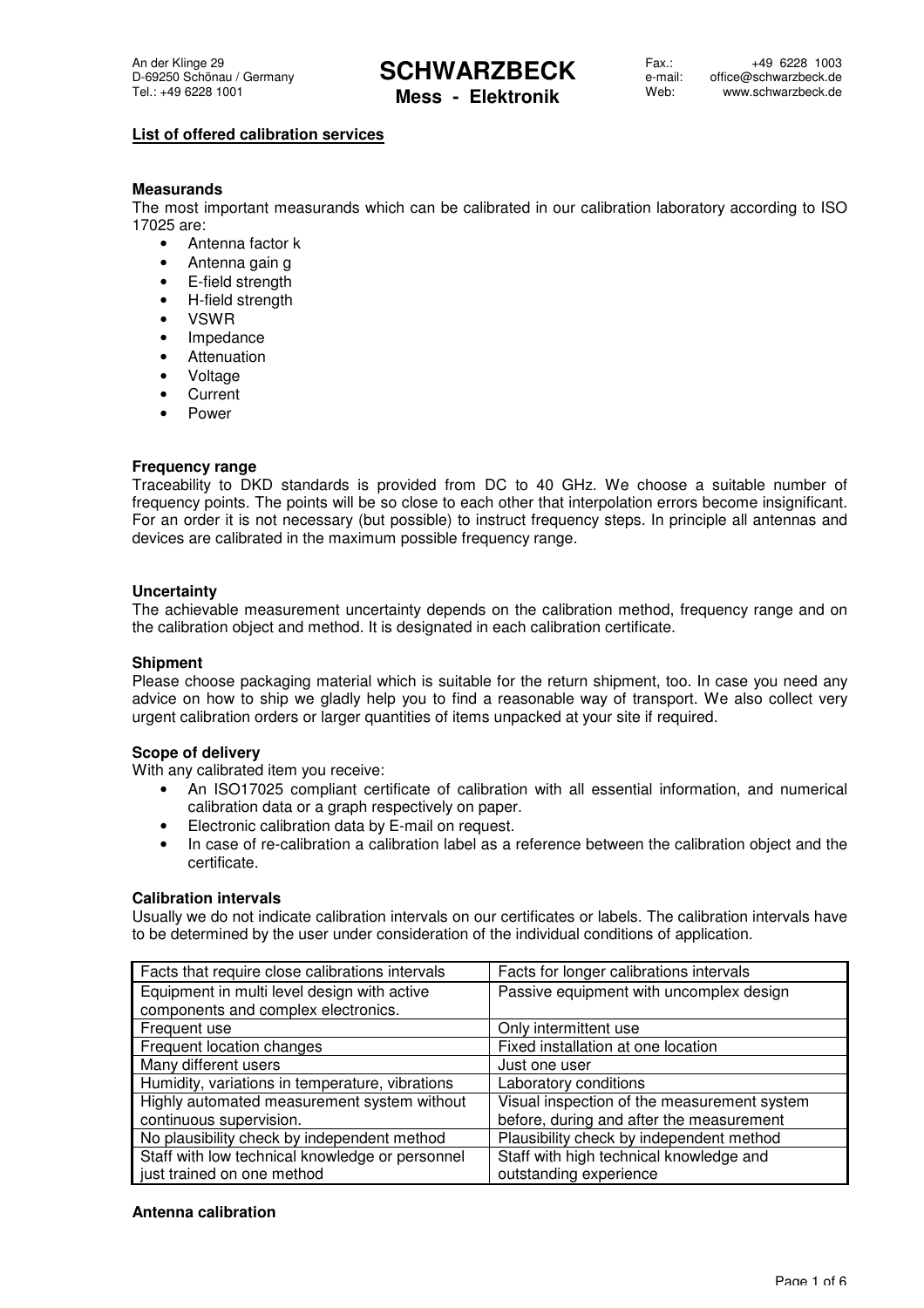### **SCHWARZBECK Mess - Elektronik**

Fax . e-mail: Web: +49 6228 1003 office@schwarzbeck.de www.schwarzbeck.de

The calibration of broad band antennas is usually performed under quasi free space conditions according to SAE ARP-958. Pure antenna data is supplied. Influence of the measurement site or by reflections must be avoided. A reflected ray can add to the direct ray in a way that it increases or decreases the field strength of the direct ray depending on the phase difference between the 2 rays.

From a metrological point of view this should be avoided. The data supplied by us minimizes the influence of the measurement site. Quasi free space data is independent of polarization or measurement height

The influence of a moving phase center such as at a log.-per.-antenna is taken into account during the calibration. A log.-per. antenna radiates from the tip for the high frequencies and from the end for the low frequencies. The effective distance to the test item changes with frequency. As it is not feasible to change the distance between DuT and antenna with frequency we can calibrate the antenna for a fixed distance (e.g. 3 m) referring to a fixed reference point (e.g. antenna tip or antenna center). The data supplied in this case can directly be applied for the calculation of the field strength at a fix distance from the antenna without taking any additional uncertainty caused by the phase center shift into account.

In contrast to 1 m or 3 m data we can also deliver far field data. If the distance between the antenna and the DuT is by far larger than the length of the antenna the influence of the phase center shift becomes negligible. The antenna can be considered as small compared to the measurement distance. Such data is called far field data. If far field antenna factors are used to calculate the field strength in a short distance additional uncertainty by the phase center shift must be taken into account. The shorter the distance and the longer the antenna the higher the uncertainty contribution will be.

#### **New equipment**

Basically new equipment is supplied in a condition that allows precise measurements. The antenna factor or correction value which is necessary for that purpose is delivered automatically without further surcharges. If technically required individual calibration data is automatically supplied. If this is technically not required or reasonable typical calibrations data is provided.

Here an example: The electrical characteristics of a log.-per-antenna depend essentially on its geometry. At a frequency of 100 MHz the wavelength is approximately 3 m. So an antenna element of a log.-per antenna for this frequency would be about 750 mm long. It can be manufactured with an accuracy of 0,05 mm. That means that the mechanical fabrication tolerance is about 0,0006 dB.

The uncertainty that can be reached during an antenna factor calibration is in the range of approx.  $0.5 -$ 1,5 dB. In such a constellation the antenna will be supplied with typical data. Of course the antenna factor of such an antenna is checked prior to delivery. It will only be delivered if the data indicated in the manual matches with the delivered antenna. If due to formal requirements an individual calibration of such an antenna is required a discount of 30 % on the calibration prices listed below is applied. The discount is just valid for new antennas, i.e. the antenna and calibration have to be ordered at the same time.

Other antennas or equipment are always delivered with individual calibrations, e.g. because the wavelength is only in the range of a few mm, or active semiconductors with varying electrical properties are built in., or material characteristics vary. In such cases an individual calibration will be supplied – without additional surcharges and without an extra order.

#### **Calibration prices for antennas:**

**In the calibration price table below the most frequently requested measurement distances and reference points are proposed. Other reference points and distances can be selected without additional charges. In this case please clearly indicate this in your order.** 

| Ref. number       | <b>Description</b>                                  | <b>Examples</b>              |
|-------------------|-----------------------------------------------------|------------------------------|
| <b>CAL BIC</b>    | Calibration of a biconical antenna. Quasi free      | VHA 9103 B w. BBA 9106,      |
| <b>1ST SET UP</b> | space antenna factor and gain. First test           | UBAA 9114 w. BBUK 9139,      |
|                   | distance: far field, reference point: center of the | VUBA 9117, SBA 9119, HK116,  |
|                   | bicone antenna.                                     | POD16, POD618, EMCO 9104C,   |
|                   |                                                     | 3109, VBA 6106A, SAS-540     |
| CAL LOG           | Calibration of a log.-per. antenna. Quasi free      | VULP 9118 A, USLP 9143,      |
| <b>1ST SET UP</b> | space antenna factor and gain. First test           | VUSLP 9111, HL223, HL040,    |
|                   | distance: 3 m, reference point: center of the       | EMCO 3148 B, 3144, 3147, UPA |
|                   | log.-per. antenna.                                  | 6108, 6109, SAS-512          |
| CAL LOG           | Calibration of a log.-per. antenna. Quasi free      | VULP 9118 A, USLP 9143,      |
| 2ND SET UP        | space antenna factor and gain. Further test         | VUSLP 9111, HL223, HL040,    |
|                   | distance: 1 m, reference point: tip of the log.-    | EMCO 3148 B, 3144, 3147, UPA |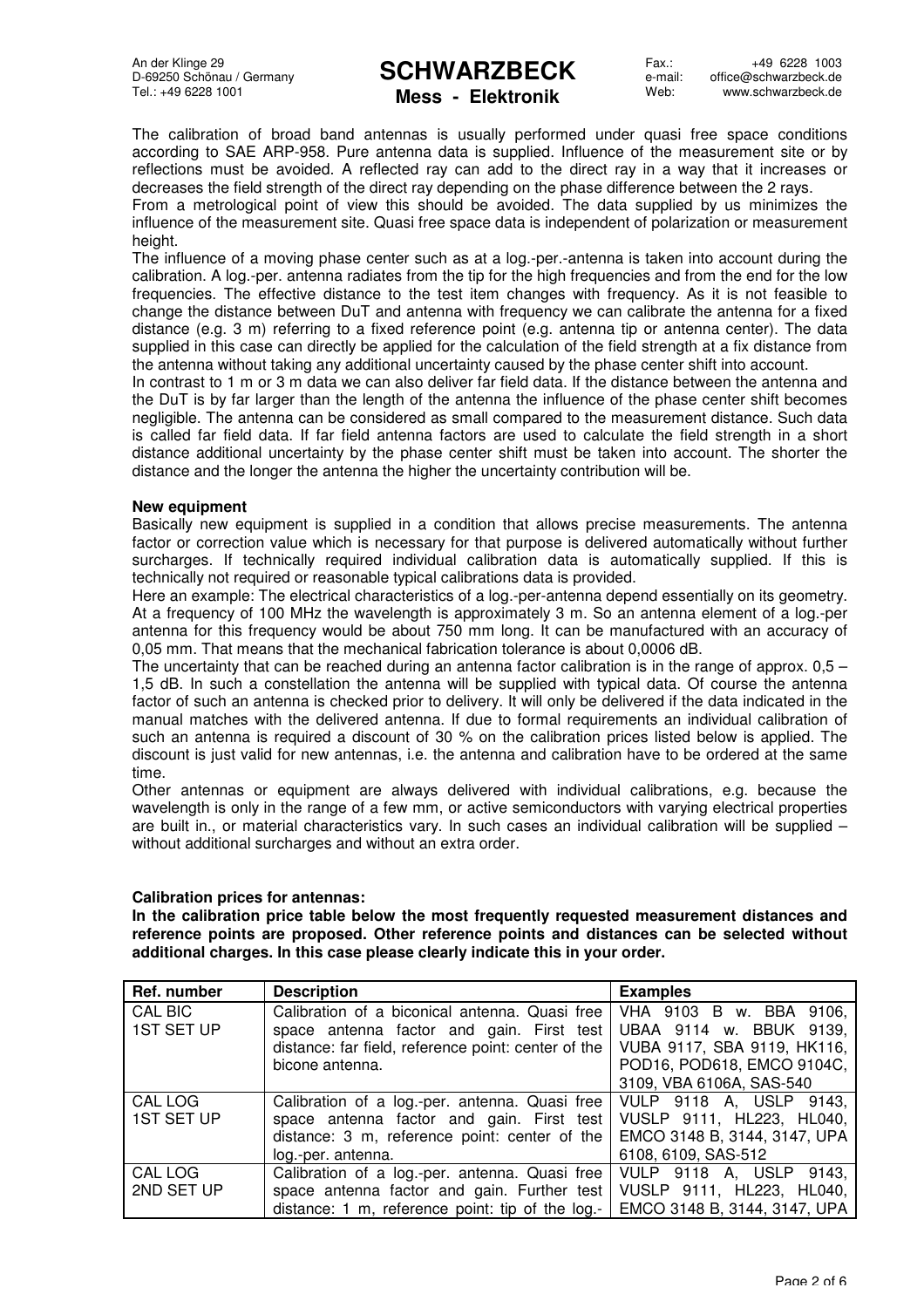Fax.: e-mail: Web: +49 6228 1003 office@schwarzbeck.de www.schwarzbeck.de

**Mess - Elektronik**

|                      | per. antenna.                                                                                | 6108, 6109, SAS-512               |
|----------------------|----------------------------------------------------------------------------------------------|-----------------------------------|
| <b>CAL HYBR</b>      | Calibration of a hybrid or Biconilog or Logbicon                                             | VULB 9168, VULB 9163, CBL         |
| <b>1ST SET UP</b>    | antenna. Quasi free space antenna factor and                                                 | 6111, 6112, 6141, R&S HL562,      |
|                      | gain. First test distance: 3 m, reference point:                                             | EMCO 3142, SAS-521                |
|                      | center of the hybrid antenna.                                                                |                                   |
| <b>CAL HYBR</b>      | Calibration of a hybrid or Biconilog or Logbicon                                             | VULB 9168, VULB 9163, CBL         |
| 2ND SET UP           | antenna. Quasi free space antenna factor and                                                 | 6111, 6112, 6141, R&S HL562,      |
|                      | gain. Further test distance: 10 m reference                                                  | EMCO 3142, SAS-521                |
|                      | point: center of the hybrid antenna.                                                         |                                   |
| <b>CAL HORN</b>      | Calibration of a horn antenna. Quasi free space                                              | BBHA 9120 D, BBHA 9120 E,         |
| <b>1ST SET UP</b>    | antenna factor and gain. First test distance: 1                                              | EMCO 3106, 3115, 3116, 3117,      |
|                      | m, reference point: front plane of the horn                                                  | R&S HF907,                        |
|                      | antenna.                                                                                     |                                   |
| <b>CAL HORN</b>      | Calibration of a horn antenna. Quasi free space                                              | BBHA 9120 D, BBHA 9120 E,         |
| 2ND SET UP           | antenna factor and gain. Further test distance: 3                                            | EMCO 3106, 3115, 3116, 3117,      |
|                      | m, reference point: front plane of the horn                                                  | <b>R&amp;S HF907</b>              |
|                      | antenna.                                                                                     |                                   |
| <b>CAL ROD</b>       | Calibration of the antenna factor of an active                                               | VAMP 9240, VAMP 9243, EMCO        |
|                      | rod antenna with calibration adapter. (Distance                                              | 3301, R&S HFH2-Z1, HFH2-Z6        |
|                      | not applicable)                                                                              |                                   |
| CAL LOG              | Calibration of a conical log.-spiral antenna.                                                | HLX 0810, CLSA 0110, EMCO         |
| <b>SPIRAL</b>        | Quasi free space antenna factor and gain. First                                              | 3101, 3102, 3103                  |
|                      | test distance: 1 m, reference point: tip of the                                              |                                   |
|                      | log.-spiral antenna.                                                                         |                                   |
| <b>CAL DIPOLE</b>    | Calibration of gain and antenna factor of a half                                             | VHA 9103, UHA 9105, UHA           |
| <b>FIRST</b>         | wave dipole for the first frequency. The element                                             | 9125 C, VDA 6116A, EMCO           |
|                      | length is tuned to the first required frequency.                                             | 3121D                             |
|                      |                                                                                              |                                   |
| <b>CAL DIPOLE</b>    | Calibration of gain and antenna factor of a half                                             | VHA 9103, UHA 9105, UHA           |
| <b>FURTHER</b>       | wave dipole for further frequencies. The                                                     | 9125 C, VDA 6116A, EMCO           |
|                      | element length is tuned to the related frequency                                             | 3121D                             |
|                      | each time.                                                                                   |                                   |
| CAL UHA 9125 D       | Calibration of gain and antenna factor of a half                                             | <b>UHA 9125 D</b>                 |
|                      | wave dipole UHA 9125 D with 6 sets of fixed                                                  |                                   |
|                      | length elements. Settings for total element                                                  |                                   |
|                      | length LE and short: LE: 140 mm Short:                                                       |                                   |
|                      | Removed.                                                                                     |                                   |
|                      | LE: 114 mm, Short: Removed.                                                                  |                                   |
|                      | $LE: 90$ mm Short: 45 mm.                                                                    |                                   |
|                      | LE: 72 mm Short: 36 mm.                                                                      |                                   |
|                      | LE: 60 mm Short: 30 mm.                                                                      |                                   |
| <b>CAL VHAP/UHAP</b> | LE: 48 mm Short: 24 mm.                                                                      |                                   |
|                      | Calibration of gain and antenna factor for a pair<br>of 2 antennas measured in a calibration | VHAP, UHAP, R&S HZ-12, HZ-        |
|                      |                                                                                              | 13                                |
|                      | adapter, frequency range: 30-300 MHz or, 300-<br>1000 MHz.                                   |                                   |
|                      |                                                                                              |                                   |
| <b>CAL EFS 9218</b>  | Calibration of the antenna factor of an EFS                                                  | <b>EFS 9218</b>                   |
|                      | 9218 in a Crawford cell.                                                                     |                                   |
|                      |                                                                                              |                                   |
| <b>CAL VUFM</b>      | Calibration of an electric field probe VUFM 1670                                             | <b>VUFM 1670, VUFM 1671, VUFM</b> |
|                      | (eventually with LCD unit VUFM 1671 or GPIB                                                  | 1672                              |
|                      | unit VUFM 1672). At 10 MHz we calibrate 15                                                   |                                   |
|                      | different field strength levels that are produced                                            |                                   |
|                      | by a TEM cell.                                                                               |                                   |
| <b>CAL 9122</b>      | Calibration of a HFBA 9122 with elements in a                                                | <b>HFBA 9122</b>                  |
| LW MW KW             | range 100 kHz to 30 MHz in a TEM cell.                                                       |                                   |
|                      |                                                                                              |                                   |
| CAL MAG LOOP         | Calibration of the magnetic antenna factor and                                               | FMZB 1516, HFH2-Z2, HLA           |
| <b>RX</b>            | the fictitious electric field antenna factor of an                                           | 6120, EMCO 6502                   |
|                      | Rx loop.                                                                                     |                                   |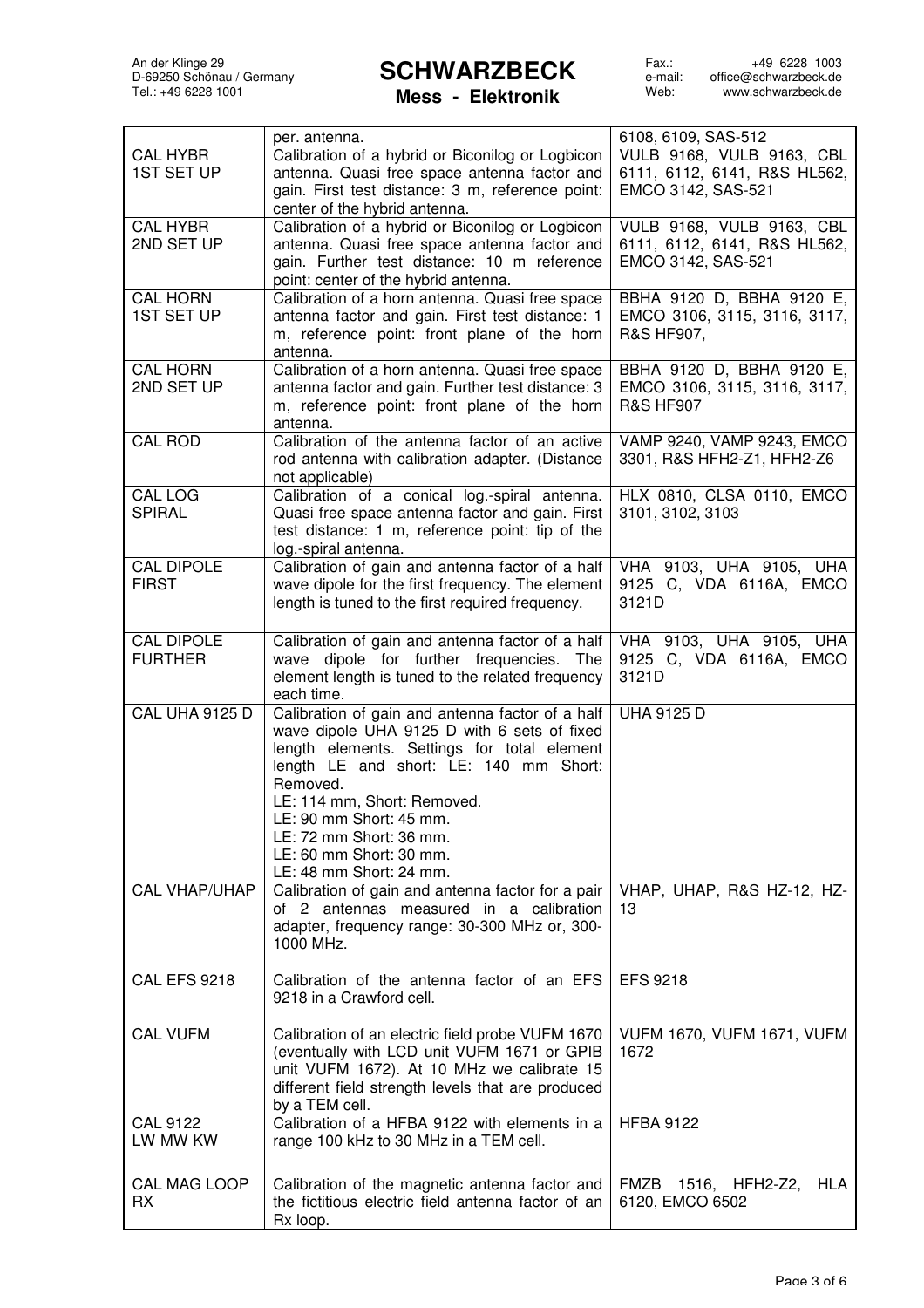Fax.: e-mail: Web: +49 6228 1003 office@schwarzbeck.de www.schwarzbeck.de

### **Mess - Elektronik**

| <b>CAL HFS HMDA</b>   | Calibration of a magnetic field probe like HMDA                                                     | HMDA 1545, FMZB 1538, HFS                         |
|-----------------------|-----------------------------------------------------------------------------------------------------|---------------------------------------------------|
|                       | 1545, FMZB 15xx series or HFS 1546 in a                                                             | 1546                                              |
|                       | calibration adapter or in a TEM cell.                                                               |                                                   |
| <b>CAL FESP</b>       | Calibration of a monitor loop: The conversion                                                       | FESP 5133, FESP 5132, FESP                        |
|                       | factor from magnetic field strength to voltage<br>across 50 Ohm is determined. For a radiating      | 5134, FESP 5133-7/41, F-304,<br>F-305, 7605, 7606 |
|                       | loop the conversion factor from current to                                                          |                                                   |
|                       | magnetic field strength in a certain distance is                                                    |                                                   |
|                       | determined.                                                                                         |                                                   |
| <b>CAL HHS</b>        | Calculation of the conversion factor from                                                           | HHS 5204-36, HHS 5204-12,                         |
|                       | current to magnetic field (coil factor) in the                                                      | HHS 5215, HHS 5218, 6402,                         |
|                       | center of a square or circular pair of Helmholtz                                                    | 6404                                              |
|                       | coils if the geometry is known. Additionally                                                        |                                                   |
|                       | measurement of the coil factor.                                                                     |                                                   |
| CAL                   | Calibration of the conversion factor in dBOhm                                                       | HXYZ 9170, HFCD<br>9171,                          |
| <b>HFCD HXYZ</b>      | of the transmission between a calibration dipole                                                    | HM020, HM020Z3,                                   |
|                       | and a large 3 dimensional van Veen loop                                                             | <b>RF-300</b>                                     |
|                       | antenna acc. EN 55016-1-4:2007 + A1:2008                                                            |                                                   |
|                       | C.4 for 3 perpendicular directions.                                                                 |                                                   |
| <b>CAL DAF BIC</b>    | Calibration of the Dual antenna factor of a pair                                                    | A pair of VHBB 9124 with BBA                      |
|                       | of biconical antennas acc. to the 2-antenna-                                                        | 9106, a pair of HK116                             |
|                       | method. The sum of the antenna factors of the                                                       |                                                   |
|                       | pair is determined and divided by 2. Test<br>distance: 3 m between the centers of the               |                                                   |
|                       | biconical<br>antennas.<br>Quasi<br>free<br>space                                                    |                                                   |
|                       | conditions.                                                                                         |                                                   |
| <b>CAL DAF LOG</b>    | Calibration of the Dual antenna factor of a pair                                                    | A pair of VULP 9118 A, A pair of                  |
|                       | of log.-per.-antennas acc. to the 2-antenna-                                                        | <b>VUSLP 9111</b>                                 |
|                       | method. The sum of the antenna factors of the                                                       |                                                   |
|                       | pair is determined and divided by 2. Test                                                           |                                                   |
|                       | distance: 3 m between the centers of the log.-                                                      |                                                   |
|                       | per.-antennas. Quasi free space conditions.                                                         |                                                   |
| <b>CAL SITE REF</b>   | Calibration of the site reference based on the                                                      | UBAA 9114 or UBAA 9115 w.                         |
|                       | antenna combination of a small biconical                                                            | elements BBUK 9139 with VULB                      |
|                       | antenna as Tx and a hybrid antenna as Rx                                                            | 9168 or VULB 9163 or CBL 6111                     |
|                       | antenna 30-1000 MHz in a distance of 3 m form                                                       | or EMCO 3142 or HL562                             |
|                       | the center of the hybrid antenna for validation of<br>a fully anechoic chamber acc. to CISPR16-1-4. |                                                   |
| <b>CAL CROSS</b>      | Calibration of the cross polarisation rejection                                                     | XSLP 9142, VULX 9163, XSLP                        |
| <b>POLAR</b>          | and the internal cross polarisation decoupling of                                                   | 9143, BBHX 9120 E, BBHX 9120                      |
|                       | a dual polarized antenna.                                                                           | LF, 3164-05, 3164-06, 3164-08                     |
| CAL VSWR              | Calibration of the VSWR<br>at the antenna                                                           | All antennas and many other                       |
|                       | connector.                                                                                          | devices                                           |
| <b>PATTERN</b><br>CAL | Recording the directional pattern of an antenna                                                     | SBA 9112,<br>SBA 9113,<br><b>SBA</b>              |
| <b>FIRST</b>          | in E-plane and H-plane for the first frequency.                                                     | 9119, POD16, POD618                               |
| <b>PATTERN</b><br>CAL | Recording the directional pattern of an antenna                                                     | SBA 9112, SBA 9113,<br><b>SBA</b>                 |
| <b>FURTHER</b>        | for any further frequency.                                                                          | 9119, POD16, POD618                               |

### **Calibration prices for conducted measurands**

| Cal BBV            | Calibration of the gain of a broadband<br>preamplifier. | BBV 9742, BBV 9718, PAM-<br>0118, TS-PR1, TS-PR3, TS-PR7 |
|--------------------|---------------------------------------------------------|----------------------------------------------------------|
| <b>CAL CABLE</b>   | Calibration of the attenuation of a coaxial cable       | AK 9513, AK 9515 G, Sucoflex                             |
|                    | or an attenuator.                                       | 104, RG223                                               |
| <b>CAL VTSD</b>    | Calibration of the attenuation of a pulse limiter.      | VTSD 9561 F, VTSD 9561 D,                                |
|                    |                                                         | PL-01, ESH3-Z2                                           |
| <b>CAL SY 9501</b> | Calibration of the attenuation between 2 ea SY          | SY 9501                                                  |
|                    | 9501                                                    |                                                          |
| CAL TK             | Calibration of the insertion loss of a HF voltage       | TK 9420, SHC, ESH2-Z3                                    |
|                    | probe                                                   |                                                          |
| CAL V-LISN 1       | Calibration of the magnitude of the impedance           | NSLK 8127, ENV216, ESH3-Z5,                              |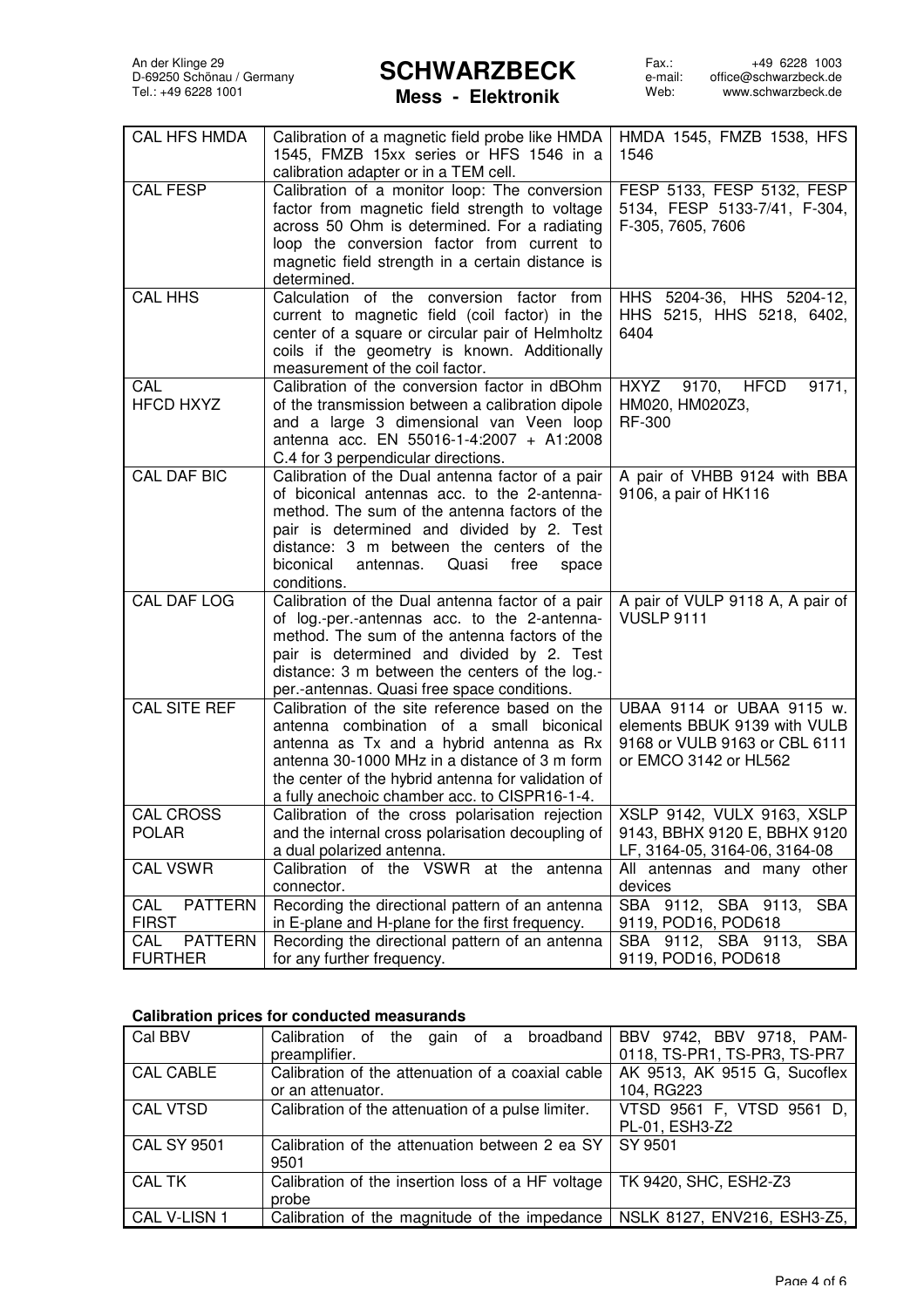### **Mess - Elektronik**

|                                | at DuT terminals (BNC terminated with 50 Ohm)<br>and calibration of the transmission from the DuT<br>terminals to BNC according to EN 55016-1-<br>$2:2004 + A1:2005.$                                                                                                                                                                                                                                              | NSLK 8126, ESH2-Z5, NSLK<br>8128, ENV4200, NNLK 8129,<br>NNLK 8130, NNBM 8125, NNBM<br>8126 D, ESH3-Z6, NNBL 8226 |
|--------------------------------|--------------------------------------------------------------------------------------------------------------------------------------------------------------------------------------------------------------------------------------------------------------------------------------------------------------------------------------------------------------------------------------------------------------------|-------------------------------------------------------------------------------------------------------------------|
| CAL V-LISN 2                   | Additionally to CAL V-LISN 1: Calibration of the<br>phase of the impedance at DuT terminals and<br>calibration of the isolation between mains<br>terminals and DuT terminals or BNC connector<br>respectively acc. to EN $55016-1-2:2004$ +<br>A2:2006.                                                                                                                                                            | NSLK 8127, ENV216, ESH3-Z5,<br>NSLK 8126, ESH2-Z5, NSLK<br>8128, ENV4200, NNLK 8129,<br><b>NNLK 8130</b>          |
| CAL ISN 1                      | Transmission EuT to BNC, AE to BNC @ EuT<br>open, AE to BNC @ EuT shorted. Common<br>mode (asymmetrical) impedance at<br>EuT<br>terminals, BNC terminated with 50 Ohm.                                                                                                                                                                                                                                             | NTFM 8131, NTFM 8132, NTFM<br>8136                                                                                |
| CAL ISN 2                      | Longitudinal Conversion Loss LCL at the EuT<br>Terminals                                                                                                                                                                                                                                                                                                                                                           | NTFM 8132, NTFM 8136                                                                                              |
| CAL CDN Z                      | Calibration of the impedance of a CDN.                                                                                                                                                                                                                                                                                                                                                                             | L801M2, L801AF2,L 801S8                                                                                           |
| <b>CAL CDN K</b>               | Calibration of the k-factor of a CDN additionally<br>to its impedance.                                                                                                                                                                                                                                                                                                                                             | L801M2, L801AF2, L801S8                                                                                           |
| <b>CAL EM 101</b><br>ATT/DECOU | Calibration of an EM 101: Attenuation N-<br>connector-EuT-cable and decoupling (absorber<br>effectiveness).                                                                                                                                                                                                                                                                                                        | EM 101, F-2031, KEMZ 801                                                                                          |
| <b>CAL CVP</b>                 | Calibration of the insertion loss of a capacitive<br>voltage probe CVP 9222.                                                                                                                                                                                                                                                                                                                                       | CVP 9222, CVP 2200                                                                                                |
| <b>CAL SW</b>                  | Calibration of the transfer impedance or the<br>insertion loss of a current clamp.                                                                                                                                                                                                                                                                                                                                 | SW 9602, SW 9605, F-33-2, EZ-<br>17                                                                               |
| CAL FTC 101                    | Calibration of the insertion loss in a 50 Ohm<br>System in a jig                                                                                                                                                                                                                                                                                                                                                   | <b>FTC-101</b>                                                                                                    |
| CAL IGLK/IGU                   | Calibration of an IGLK 2914 or IGU 2912.                                                                                                                                                                                                                                                                                                                                                                           | IGU 2912, IGLK 2914                                                                                               |
| <b>CAL IGUF</b>                | Calibration of an IGUF 2910.                                                                                                                                                                                                                                                                                                                                                                                       | <b>IGUF 2910</b>                                                                                                  |
| <b>CAL IGUU</b>                | Calibration of a pulse generator IGUU 2916.<br>Output level of the main and aux.-generator<br>across 50 Ohm at Quasi peak detection in all<br>bands.                                                                                                                                                                                                                                                               | IGUU 2916, IGUU 2918                                                                                              |
| <b>CAL KU 9616</b>             | Calibration of the attenuation of a KU 9616 or a<br>KU 9618.                                                                                                                                                                                                                                                                                                                                                       | KU 9616, KU 9618                                                                                                  |
| CAL MDS 1                      | Calibration of the insertion loss acc. to CISPR<br>16-1-3 Ed. 2.0 in large jig with secondary<br>absorbing device and calculation of the Clamp<br>Factor CForig, which is finally needed for<br>correction purposes during disturbance power<br>measurements. Please send the MDS 21, the<br>coaxial cable and the 6 dB attenuator. The<br>attenuation of cable and attenuator will then be<br>taken into account. | MDS 21, Kyoritsu KT-10, AMZ<br>41A                                                                                |
| CAL MDS 22                     | Calibration of the insertion loss in the calibration<br>jig.                                                                                                                                                                                                                                                                                                                                                       | <b>MDS 22</b>                                                                                                     |
| <b>CAL MG</b>                  | Calibration of the output level of a tracking<br>generator vs. frequency.                                                                                                                                                                                                                                                                                                                                          | MG 1522                                                                                                           |
| CAL REC A,B                    | Calibration of an EMI receiver Band A and B.<br>Calibration of the available detectors Quasi<br>Peak, Peak, Average, CAV and CRMS at sine<br>or pulse signals. Step attenuator calibration,<br>passband selectivity and random noise.                                                                                                                                                                              | <b>FCKL 1528, ESH2</b>                                                                                            |
| CAL REC C, D, E                | Calibration of an EMI receiver Band C and D<br>(and E). Calibration of the available detectors<br>Quasi Peak, Peak, Average, CAV and CRMS at<br>pulse signals. Step<br>sine<br>attenuator<br>or and the control.<br>calibration, passband selectivity and random<br>noise.                                                                                                                                         | <b>FCVU 1534, ESV</b>                                                                                             |